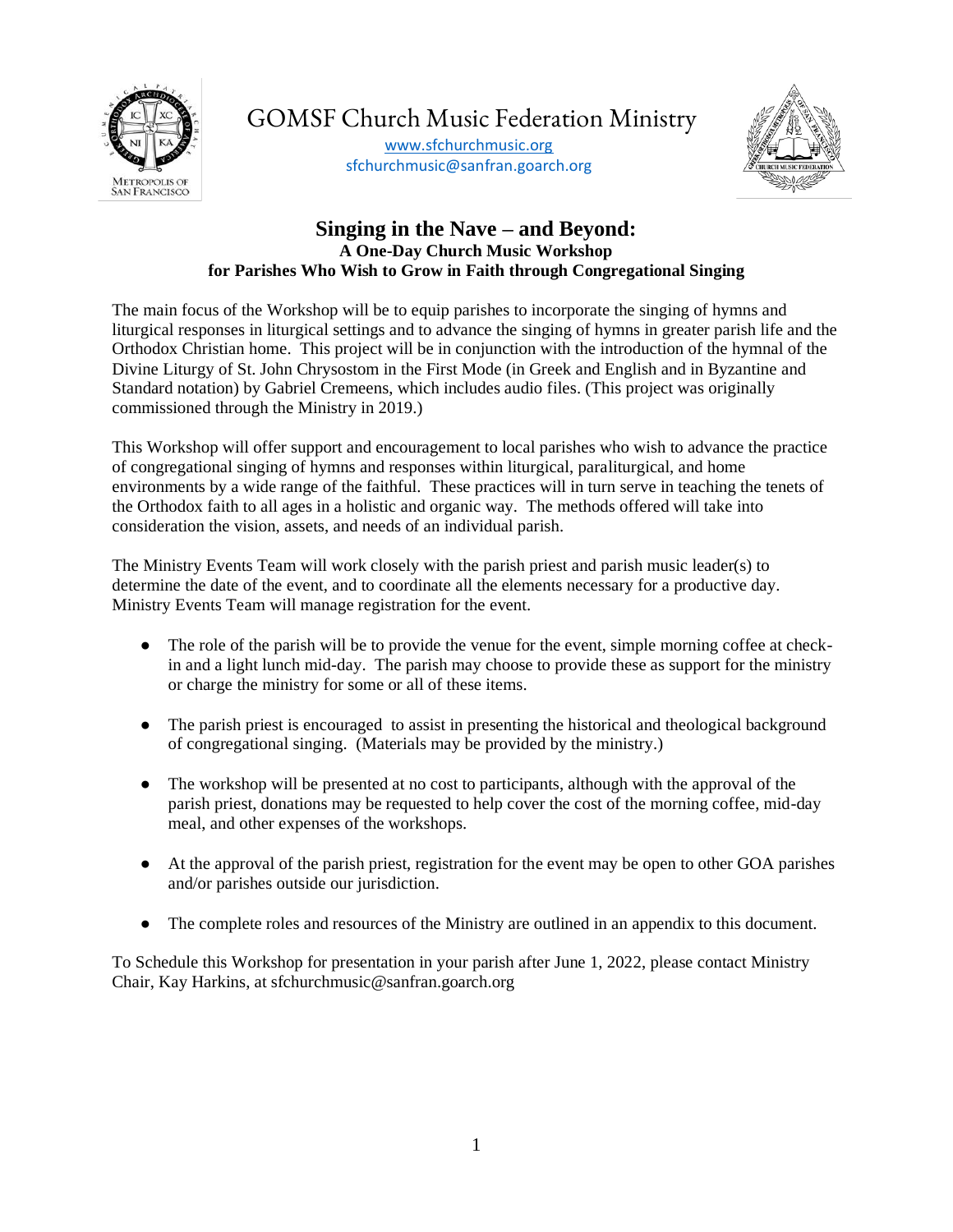## **Schedule of the Day**

(exact times to be determined by parish)

• Registration Check-in and fellowship time

### **Morning Plenary Session with all interested parish faithful (Two Hours)**

- Overview and Introduction of the day by Ministry representative
- Historical and theological background of congregational singing. Presenter: Parish priest or Ministry representative. [Power Poin]
- Brief presentation and discussion of the following topics. Presenter: Ministry representative [Power Point]

Benefits of congregational singing Pitfalls and Cautions surrounding congregational singing Liturgical services and their "Musical Moments" Importance of a unified parish vision

- 20 Minute Workshop to demonstrate tips and techniques for the general parish singer to sing better using the church hymn or well-known seasonal hymn. Presenter: local parish music leader or Ministry representative
- What congregational singing looks like in various parishes. Presenter: Ministry representative and Zoom/Skype panelist(s) from parishes who currently incorporate congregational singing.

## **ONE HOUR BREAK FOR LUNCH**

(Ministry Representative to give short Ministry greeting, update, and invitation to participation)

#### **Afternoon Session for Clergy, and all parish church Musicians (Two Hours)**

#### **Topics and Sessions**

Presenter: Ministry Representative

- Roles of choir, chant groups, congregation
- Practical considerations (follow on to last session of morning)

#### **What music, when?**

- Presentation of liturgical rubrics for inclusion of congregational singing
- Implementation plan suggestions
- Choosing music (language and translation issues)
- Choosing music (incremental introduction of hymns)
- Suggested music